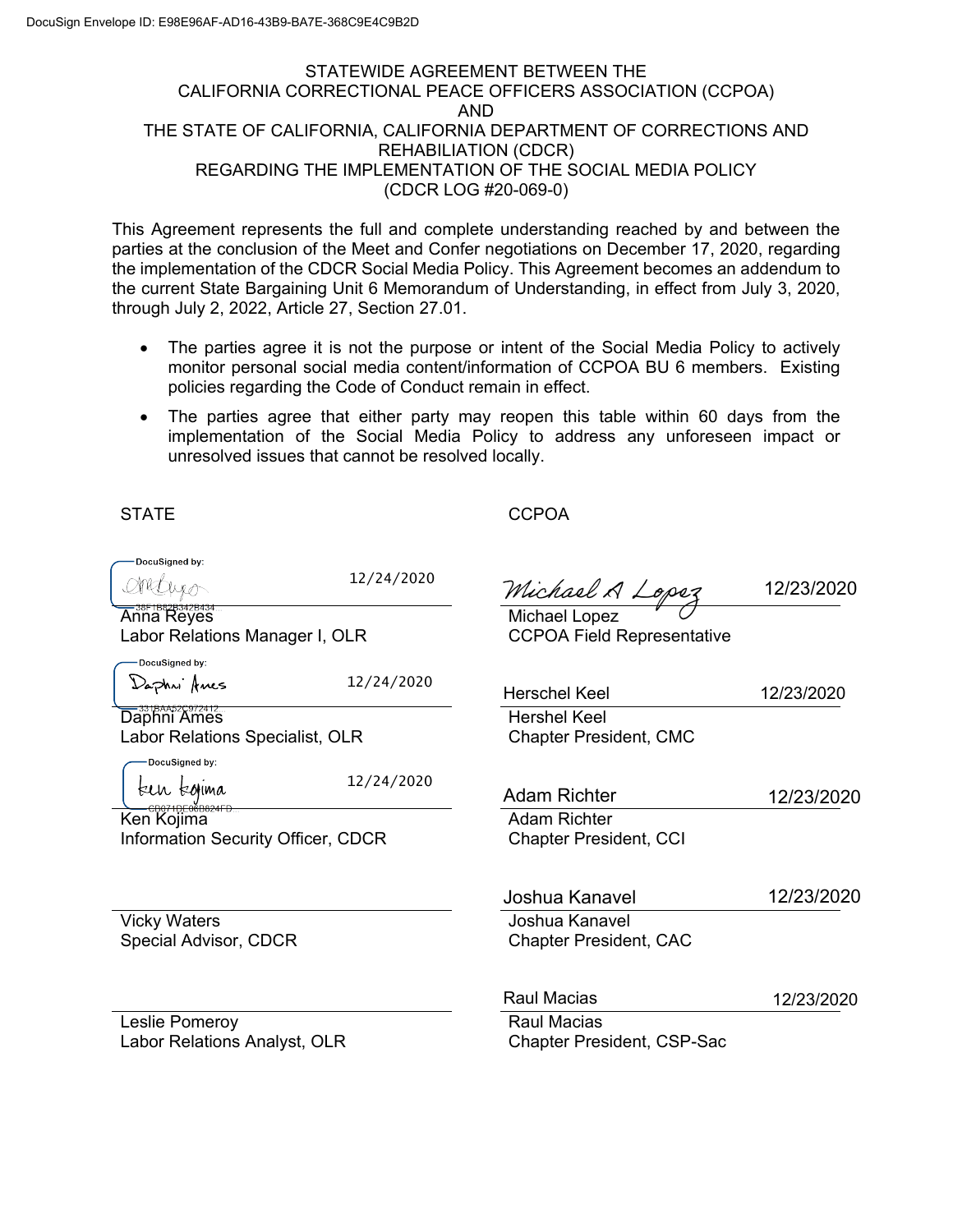## **Certificate Of Completion**

Envelope Id: F940D718BFBA4A8F93544F2EC54A7914 Status: Completed Subject: Please DocuSign: Social Media Agreement with signatures.pdf Source Envelope: Document Pages: 1 Signatures: 1 Signatures: 1 Envelope Originator: Certificate Pages: 1 **Initials: 0** Daphni Ames AutoNav: Enabled EnvelopeId Stamping: Enabled Time Zone: (UTC-08:00) Pacific Time (US & Canada)

## **Record Tracking**

Status: Original 12/23/2020 11:41:46 AM Security Appliance Status: Connected Pool: StateLocal

 daphni.ames@cdcr.ca.gov Storage Appliance Status: Connected Pool: CDCR Carahsoft OBO California Department Location: DocuSign of Corrections and Rehabilitation (CDCR)

## **Signer Events Signature Construction Construction Construction Construction Construction Construction Construction Construction Construction Construction Construction Construction Construction Construction Constructio**

Anna M. Reyes Anna.Reyes@cdcr.ca.gov CDCR Carahsoft OBO California Department of Corrections and Rehabilitation (CDCR) Security Level: Email, Account Authentication (None)

#### **Electronic Record and Signature Disclosure:**  Not Offered via DocuSign

OPULULO

Holder: Daphni Ames

DocuSigned by:

Signature Adoption: Uploaded Signature Image Using IP Address: 153.48.247.250

1900 Birkmont Drive Rancho Cordova, CA 95742 daphni.ames@cdcr.ca.gov IP Address: 153.48.247.250

Location: DocuSign

| Sent: 12/23/2020 11:42:58 AM  |
|-------------------------------|
| Viewed: 12/24/2020 2:34:48 PM |
| Signed: 12/24/2020 2:35:29 PM |

| <b>Certified Delivery Events</b> | <b>Status</b>           | Timestamp              |
|----------------------------------|-------------------------|------------------------|
| <b>Carbon Copy Events</b>        | <b>Status</b>           | Timestamp              |
|                                  |                         |                        |
| <b>Witness Events</b>            | <b>Signature</b>        | Timestamp              |
| <b>Notary Events</b>             | <b>Signature</b>        | Timestamp              |
| <b>Envelope Summary Events</b>   | <b>Status</b>           | <b>Timestamps</b>      |
| <b>Envelope Sent</b>             | Hashed/Encrypted        | 12/23/2020 11:42:58 AM |
| <b>Certified Delivered</b>       | Security Checked        | 12/24/2020 2:34:48 PM  |
| <b>Signing Complete</b>          | <b>Security Checked</b> | 12/24/2020 2:35:29 PM  |
| Completed                        | <b>Security Checked</b> | 12/24/2020 2:35:29 PM  |

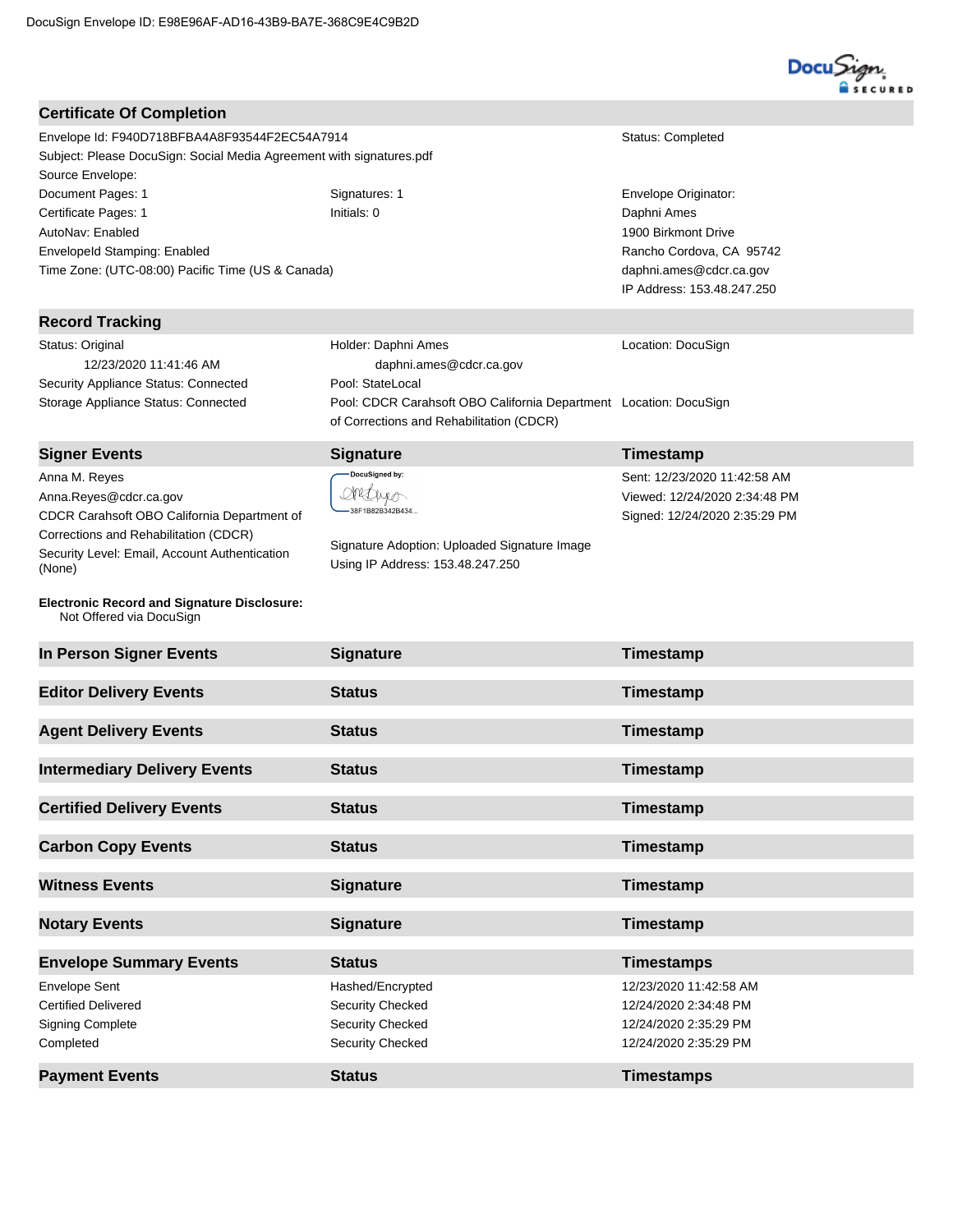

## **Certificate Of Completion**

Envelope Id: E98E96AFAD1643B9BA7E368C9E4C9B2D Status: Sent Subject: Please DocuSign: DocuSign Social Media Agreement.pdf Source Envelope: Document Pages: 2 Signatures: 2 Signatures: 2 Envelope Originator: Certificate Pages: 2 **Initials: 0** Daphni Ames AutoNav: Enabled EnvelopeId Stamping: Enabled Time Zone: (UTC-08:00) Pacific Time (US & Canada)

### **Record Tracking**

Status: Original 12/24/2020 4:04:29 PM Security Appliance Status: Connected Pool: StateLocal Storage Appliance Status: Connected Pool: CDCR Carahsoft OBO California Department Location: DocuSign

**Signer Events Signature Construction Construction Construction Construction Construction Construction Construction Construction Construction Construction Construction Construction Construction Construction Constructio** Daphni Ames daphni.ames@cdcr.ca.gov Labor Relations Specialist CDCR Office of Labor Relations Security Level: Email, Account Authentication (None)

**Electronic Record and Signature Disclosure:**  Not Offered via DocuSign

Ken Kojima ken.kojima@cdcr.ca.gov Chief Information Security Officer California Department of Corrections and Rehabilitation (CDCR) Security Level: Email, Account Authentication (None)

**Electronic Record and Signature Disclosure:**  Not Offered via DocuSign

#### Vicky Waters

Vicky.Waters@cdcr.ca.gov CDCR Carahsoft OBO California Department of

Corrections and Rehabilitation (CDCR)

Security Level: Email, Account Authentication (None)

#### **Electronic Record and Signature Disclosure:**  Not Offered via DocuSign

Leslie Pomeroy

Leslie.Pomeroy@cdcr.ca.gov

Security Level: Email, Account Authentication (None)

### **Electronic Record and Signature Disclosure:**  Not Offered via DocuSign

**In Person Signer Events Signature Construction Signature Timestamp Editor Delivery Events Status Timestamp**

1900 Birkmont Drive Rancho Cordova, CA 95742 daphni.ames@cdcr.ca.gov IP Address: 153.48.247.250

Location: DocuSign

of Corrections and Rehabilitation (CDCR)

Sent: 12/24/2020 4:06:49 PM Viewed: 12/24/2020 4:07:02 PM Signed: 12/24/2020 4:07:09 PM

Docusigned by:<br>Felh Egfima  $-CB071DE06B824FD.$ 

~

DocuSigned by: Daphn<sup>.</sup> Arres -331 BAA52C972412...

Holder: Daphni Ames

daphni.ames@cdcr.ca.gov

Signature Adoption: Pre-selected Style Using IP Address: 153.48.247.250

Signature Adoption: Pre-selected Style Using IP Address: 153.48.247.250

Sent: 12/24/2020 4:33:34 PM

Sent: 12/24/2020 4:07:11 PM Viewed: 12/24/2020 4:33:07 PM Signed: 12/24/2020 4:33:32 PM